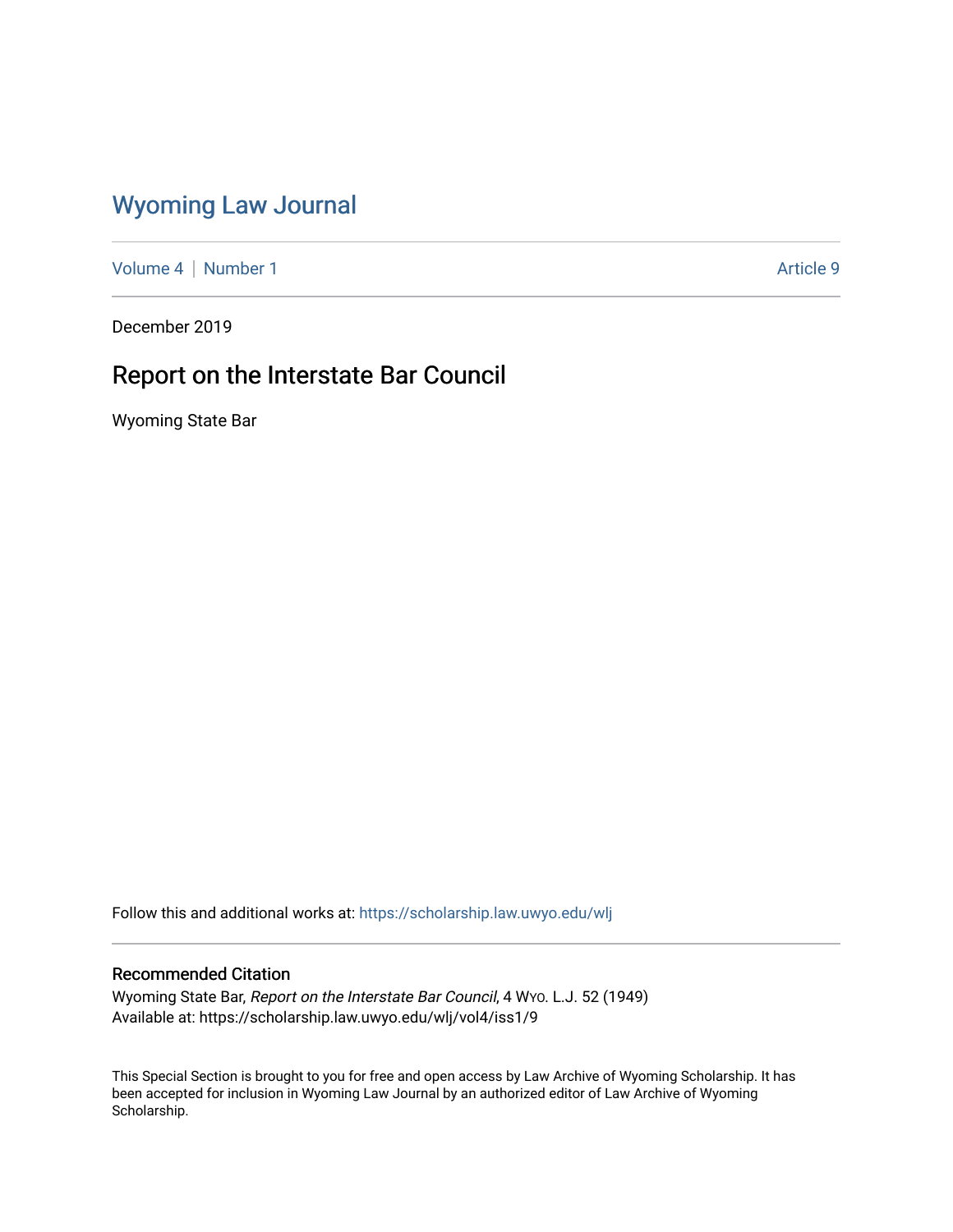simplifies the conveyance of homesteads. It is now only necessary in an instrument affecting a homestead that it contain in the body of the instrument substantially the following: "hereby releasing and waiving all rights under and by virtue of the homestead exemption laws of this State and shall be freely and voluntarily signed and acknowledged by the owner and the spouse of the owner."

The existing provisions of law requiring a notary to apprise the wife of her rights and the effects of signing and acknowledging the instrument is eliminated as in the provision for a release of homestead rights in the acknowledgment.

The bill was enacted by the legislature and appears as Chapter 72 of the 1949 Session Laws.

It remains for me to thank the members of my Committee who braved the storms of last January to appear in Cheyenne and assist with the preparation of bills for the legislative session of the State Bar, and for their able and effective presentation of the recommended bills at the meeting.

To the members of the Bar in the House of Representatives, and to Senator Green of the Senate, the Committee is very greatly indebted for their splendid cooperation in introducing and advocating these several measures. The Chairman is very much indebted to the Secretary of the State Bar for furnishing him a copy of the Minutes of the January *22nd* meeting in which is contained a record of the measures submitted and considered at that time. As I glance over the Session Laws I find other acts than the ones noted above which have a familiar ring. It may be that some of these bills were considered at the January meeting. Dwight Wallace suggests that Chapter **10** of the 1949 Session Laws referring to the publication of decisions of the Supreme Court was approved by our committee. He thinks perhaps we handled the amending act with reference to qualifications of jurors and excusing them from jury duties. The same is true as to the uniform judgment act which was passed this year. He thinks we may have considered the statute in connection with libel actions, but that I question. He still urges that there ought to be a change of the fall terms of court in Lincoln and Sweetwater Counties which not only conflict with each other, but with the fall term of the Federal Court in Cheyenne.

I join him in the hope that the Supreme Court presently makes effective the work of the Committee revising our rules of civil procedure.

> Respectfully submitted, For the Committee Erle H. Reid, *Chairman.*

### REPORT ON THE INTERSTATE BAR COUNCIL

At the Legislative Session of the State Bar held in Cheyenne, January 21, 1949, I was delegated by the Board of Commissioners of the Bar to attend the organization meeting of the Interstate Bar Council of the eleven Western States to be held in San Francisco, California, on February 5, 1949. In accordance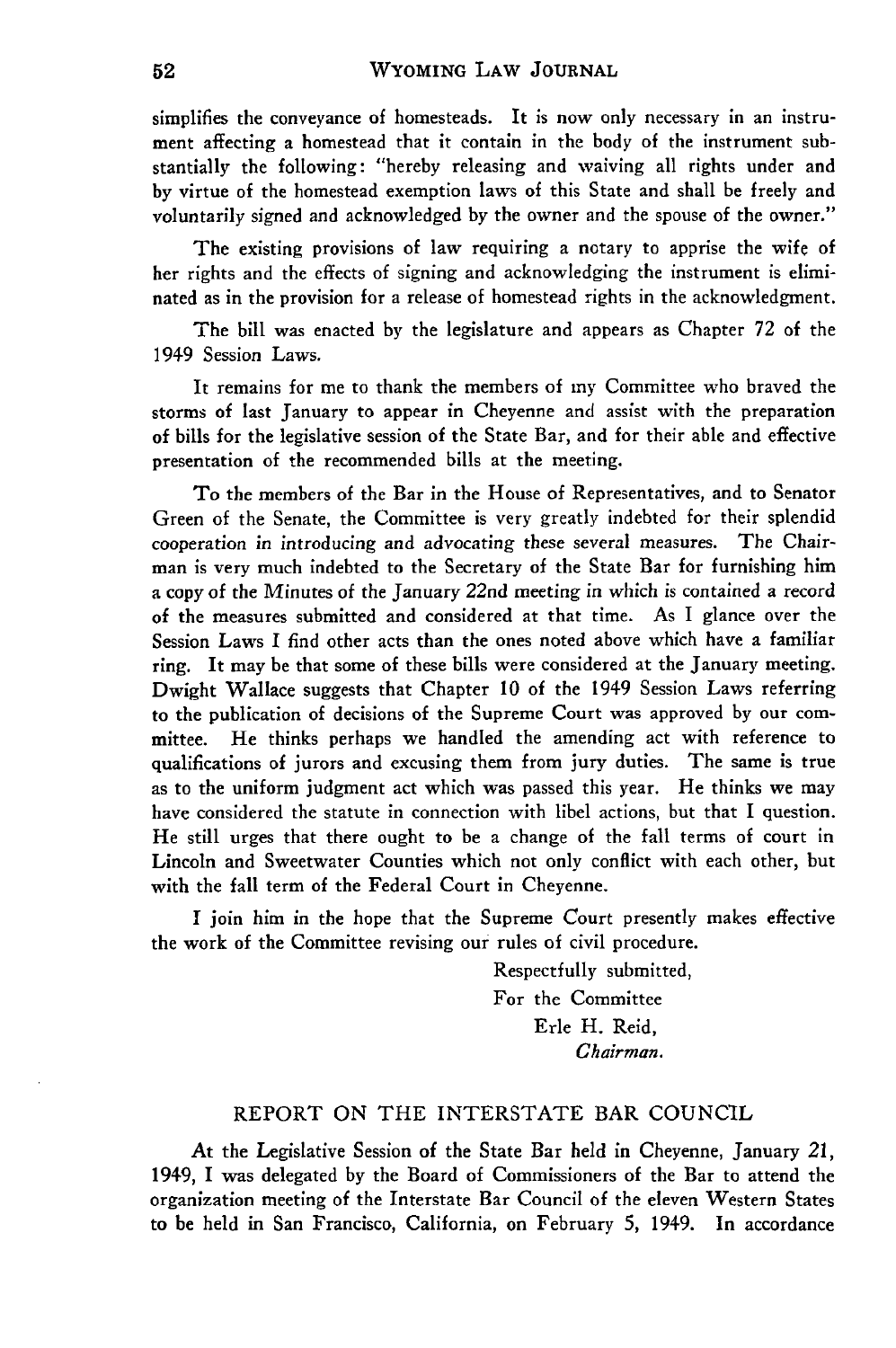with the directive, I attended the meeting at which the States of Washington, California, Utah, Oregon, Montana, and Wyoming were represented. Arizona, Nevada, Idaho, Colorado, and New Mexico were not represented.

On February 18, 1949, on return to my office, I reported to the President of the Wyoming Bar on the proceedings of the San Francisco meeting. He had already received a short report from Harry J. McClean, President of the California Bar and temporary chairman of the Council. These two reports were reproduced, forwarded to the Commissioners, and upon the affirmative vote of the Commissioners, the Wyoming Bar was directed to function in the Council temporarily through me as a representative until the September, 1949, meeting of the Bar.

Your President requested that a report be made directly to the Bar at this convention as a preliminary, as I understand it, to the Bar's taking positive action on the position of Wyoming with respect to becoming a member of the Council and executing the Articles of Association which have been prepared and which are in my hands at this time. So much by way of introduction.

In the initial stages of the San Francisco meeting, there was a general discussion of problems common to lawyers everywhere-they were those more or less perennial problems that so often dominate the meetings of our local Bars; interesting problems it is true, but ones that you need not go **1000** miles or more to talk about.

After an hour or so of this round table discussion, the chair called on delegates for their observations. Some of us were rather frank, and abrupt possibly, in expressing the opinion that unless the purposes of the Council were placed on a broader, more enduring foundation than the trend of discussion, we doubted that our Bars would find sufficient merit in the formation of the Council. Many of us registered displeasure at the fact that we had taken the time to travel so far through the kind of weather we had in February to discuss minimum bar fees, infringement upon our field by real estate brokers, and all those problems which are ever with us.

Immediately the whole philosophy of the meeting changed and we began to hear discussed a problem sufficiently broad in scope to interest all of usprobably the underlying reason for the calling of the meeting—a problem which, if accurately portrayed, should capture the interest and fighting spirit of every lawyer everywhere, to-wit: The preservation of representative constitutional government and free enterprise, and especially, in so far as we of the Bar are concerned, the preservation of the American court system. The whole trend of the discussion was to the effect that constitutional government and the American court system were definitely and positively on the way out and will, all too soon, be something of the past unless organized energetic action interrupts existing trends. Specific matters of concern were the multitude of bureaus, administrative agencies, various departments and boards in which Acts of Congress and Board and Administrative Agency Rules are interpreted and ruled upon with the force and effect of Law, all of this in lieu of the duly and constitutionally established courts system; socialistic trends as evidenced by such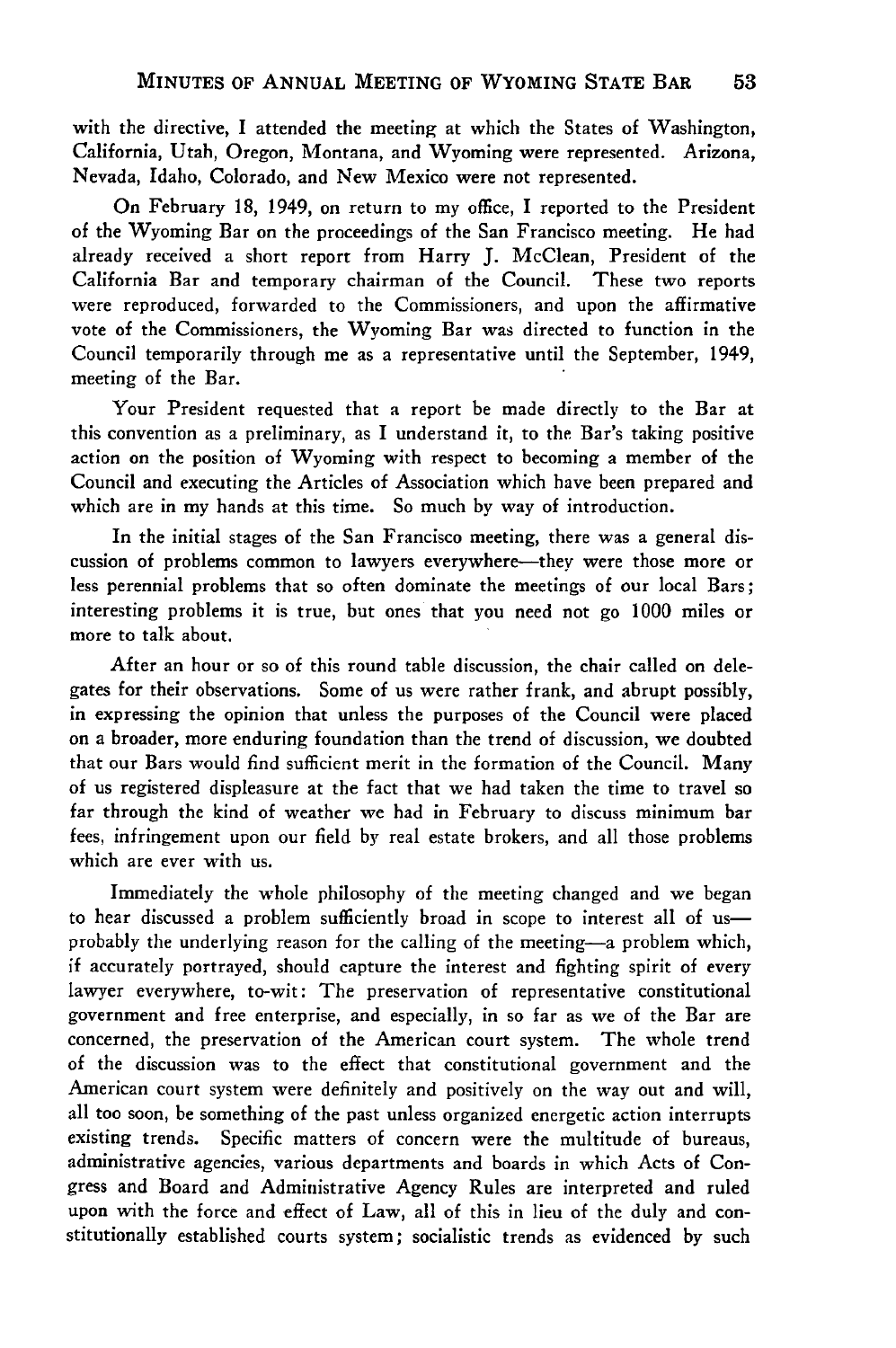proposals as socialized medicine and Federal aid to and control of education heaped upon an ever mounting pile of heretofore accumulated central government controls; and the infiltration into this country and into the government itself of confessed radicals and un-American organizations. The President of the California State Bar said, "The picture is dark. The present discernible trends are discouraging." He pointed out that the Attorney General of the United States had listed 39 national organizations dedicated to the purpose of overthrowing our system of government, and that the California committee on un-American Activities listed 142 such organizations in California. The President of the State Bar of Washington expressed the opinion that we are probably already too late to preserve the Court system and constitutional government as we have known it, but we are not too late to fight to preserve it. He expressed the definite opinion that the lawyers of America are the ones to carry that fight and that such organizations as the Council of the 11 Western States are necessary vehicles for the conduct of such a fight. He said that the Washington Bar was interested in the Council only if its purpose were of such a nature. **All** the attorneys representing the coastal states concurred in the opinions expressed by the Presidents of the California and Washington Bars.

Needless to say, I was shocked to hear men of such character, prominence, and knowledge express an opinion of conditions of such seriousness. Certainly it was not within my province to say lawyers of such standing were uniformly **100** per cent alarmists. Possibly we here in Wyoming are too far removed from centers **of** population to fully realize the import of developments in governmental trends. Frankly, I was and am frightened to hear responsible people talk of government in these United States in which our Constitution, our court system, our freedoms no longer exist. If that condition threatens, then I agree that even if the fight is a losing one, it is worth fighting and participation of this Bar with other State Bars in concentrated effort would not only be well worthwhile, but almost mandatory.

Since the meeting in San Francisco, I have made some attempt to ascertain the thinking of other people along this line. The President of the American Bar on several occasions has expressed equally grave alarm. Those of you who attended the Legislative session *in* Cheyenne in January will recall that he spoke with apprehension on the subject at that time and observed that he, himself, had for some time been a member of an organization controlled by Communists and was not even aware of it. Justice Douglas of the U. S. Supreme Court has recently said that we live in "a perilous hour." Justice Frankfurter said in a recent opinion in a labor case, "Without alertness there can be no enduring democracy." Senator O'Mahoney addressing the meeting of the Twentieth Anniversary of the Boston Law School last April said: "The threat to popular sovereignty is greater now than it was four score and six years ago, when Lincoln spoke." He said, "Local authority has been disappearing and central authority expanding . **. . ."** He went on to observe, "Liberty is in greater danger than ever because a cult has developed that democracy has been outmoded, that the forces of nature, released by science, are beyond the grasp of the masses, and, therefore, that the people, instead of governing themselves,